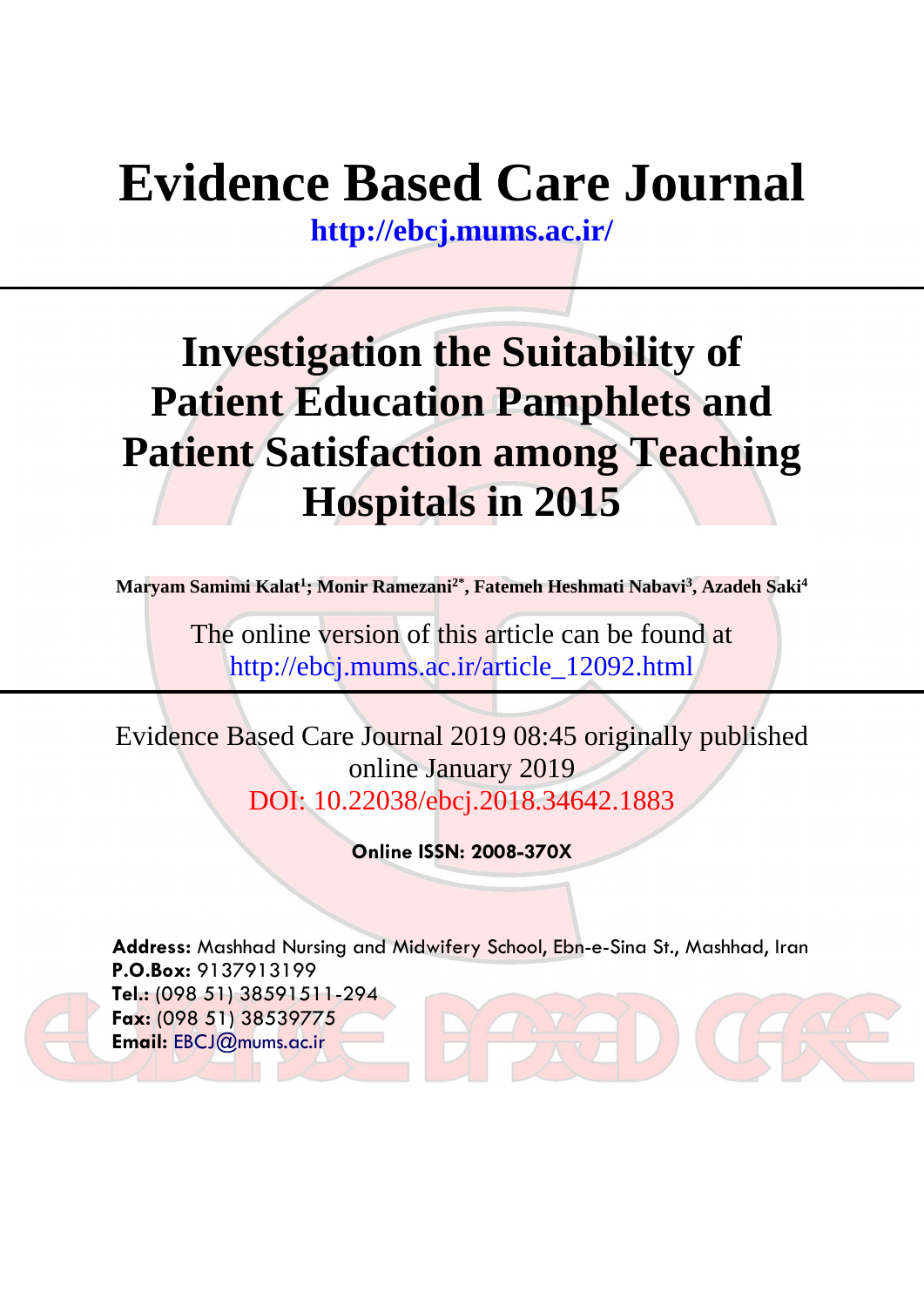

**Evidence Based Care Journal** 

Original Article



### **Investigation the Suitability of Patient Education Pamphlets and Patient Satisfaction among Teaching Hospitals in 2015**

Maryam Samimi Kalat<sup>1</sup>; Monir Ramezani<sup>2\*</sup>, Fatemeh Heshmati Nabavi<sup>3</sup>, Azadeh Saki<sup>4</sup>

**Received**: 07/09/2018 **Accepted**: 25/12/2018

Evidence Based Care Journal, 8 (4): 45-51

#### **Abstract**

**Background:** To make the best use of written information in education pamphlets, suitability criteria developed for instructional materials. Moreover, client satisfaction with the quality of written materials provided in hospitals for patients needs to be taken into account.

**Aim:** Therefore, the present study aimed to assess the suitability of patient education pamphlets and patient satisfaction among teaching hospitals in Mashhad, Iran.

**Method:** A total number of 542 patient education pamphlets developed in 11 teaching hospitals in Mashhad was collected via a census method and their suitability was investigated using Suitability Assessment of Materials (SAM) instrument. Subsequently, satisfaction with education pamphlets among 2820 hospitalized patients was evaluated using a questionnaire designed based on SAM instrument. The association between the suitability of the given pamphlets and patient satisfaction was also determined. Descriptive statistics and the Chi-square test were used to analyze the findings.

**Results:** The results revealed that 33.3% and 66.7% of the given pamphlets fell into the superior and adequate categories in terms of suitability, respectively. With regard to the satisfaction level, 0.7%, 26.4%, and 72.9 % of the patients were poorly, fairly, and completely satisfied with the pamphlets, respectively. Moreover, the pamphlets rated the higher suitability by patients obtained the higher satisfaction scores.

**Implications for Practice:** The results of this study indicated a need for reconsiderations in some suitability factors for the pamphlets. In this respect, the factors of cultural appropriateness as well as layout and typography rated as acceptable.

**Keywords:** Pamphlet, Patient Education, Patient Satisfaction

<sup>1.</sup>MSc Student in Nursing, School of Nursing and Midwifery, Mashhad University of Medical Sciences, Mashhad, Iran

<sup>2.</sup>Assistant Professor, Nursing and Midwifery Care Research Center, Department of Pediatric Nursing, School of Nursing and Midwifery, Mashhad University of Medical Sciences, Mashhad, Iran

<sup>3.</sup>Assistant Professor, Nursing and Midwifery Care Research Center, Department of Nursing Management, School of Nursing and Midwifery, Mashhad University of Medical Sciences, Mashhad, Iran

<sup>4.</sup>Assistant Professor, Nursing and Midwifery Care Research Center, Department of Biostatistics, School of Health, Mashhad University of Medical Sciences, Mashhad, Iran

<sup>\*</sup> Corresponding author, Email: ramezanimn @mums.ac.ir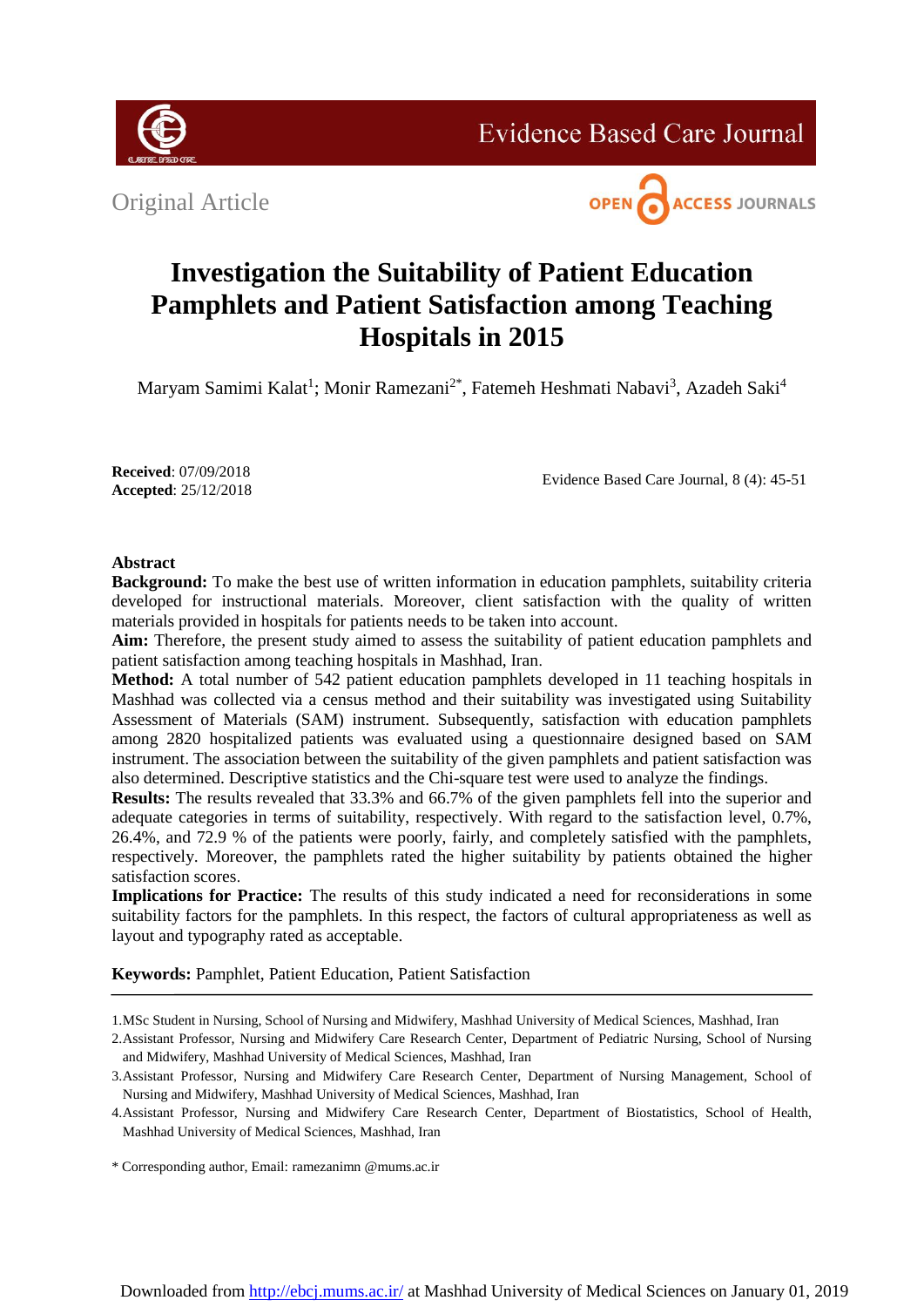#### **Introduction**

Patient education, as a key component of comprehensive care, is known as one of the most important nursing functions as well as a core component for enhancing health status (1). Moreover, patients with low levels of health literacy are subjected to medical emergencies, which include insufficient management of chronic diseases, and poor ability to understand the importance of using medications and diets. The given risks can also lead to increased hospitalization rates and, ultimately, poor health status (2). Despite the abundance of information available on magazines, newspapers, the Internet, and pharmaceutical companies, written patient education materials provided to audiences by healthcare centers are considered as the primary source of information for the majority of patients (3). Furthermore, it should be noted that instructional materials and written information are important and potentially useful tools for fulfilling verbal instructions. The use of written information may also improve patient information up to 50% leading to patient satisfaction (3). In addition, individuals need to understand health information to implement it in appropriate health decisions. However, the given information has been beyond the client perception in a way that 30%-50% of the patients have failed to understand the messages included (4).

In this regard, the results of numerous studies have suggested that such materials have been written beyond the level of literacy in audiences over the past 40 years. As a result, they have not even brought about any changes in patients' behaviors (5). Furthermore, if patients cannot read instructional materials, there is little hope to comprehend and use that information (6).

According to the studies conducted by Brownson (1998) and Aldridge (2004), it is reported that the majority of patients were ignorant of educational pamphlets, which was likely to occur more often in individuals with low levels of literacy (1).

In order to improve the quality of patient education, there are standards and factors for providing written patient education materials. The given factors are utilized as a tool to be of assistance in developing patient information. The use of such factors is undemanding as they are also endowed with written instructional subjects with high standards for a wider population and serve as a strategy for potential influence on patients to use (3).

Readability and suitability are two criteria used to assess the quality of written instructional subjects. In this regard, readability refers to factors, such as using words and the length of the sentences that have effects on success in reading. It is also regarded as a good method of determining how readers understand contents. In this respect, written materials should be developed at grade 6 or lower to add to reading comprehension in readers.

However, studies have reported that most of these instructional subjects have been written at grade 8 and above, which have marginalized patients with low literacy (3). Moreover, suitability criteria includes factors, such as content, readability level (using clear words), graphics (lines, maps, and layout), layout and typography (font size of at least 12), learning stimulation/motivation (dividing complicated themes into small pieces to help readers understand), and cultural appropriateness (providing images and examples according to a culture) (3).

It is also important for nurses to learn how to create instructional subjects and provide patients with opportunities to increase the understanding of their illnesses in order to achieve better adaptation. Written patient education materials are typically presented and they may be accepted or rejected by patients. Moreover, examining patient satisfaction has been considered as an important criterion to assess the quality of services provided by healthcare centers (1). Client satisfaction also reflects the quality of services provided. Additionally, determining the level of patient satisfaction is regarded as a criterion to measure the distance between patients' expectations of services and services provided at existing conditions. In fact, no care can have high quality unless the patients feel satisfied with the methods of care and services provided. Empirical evidence have also suggested that due to the importance of the quality of written instructional materials, patient education pamphlets have been used in most of the hospitals and specialized clinics; however, their suitability and patient satisfaction with the pamphlets have not been determined. Accordingly, the purpose of this study was to assess the suitability of patient education pamphlets and patient satisfaction among teaching hospitals in Mashhad, Iran.

#### **Methods**

This descriptive study aimed at assessing the suitability of patient education pamphlets and patient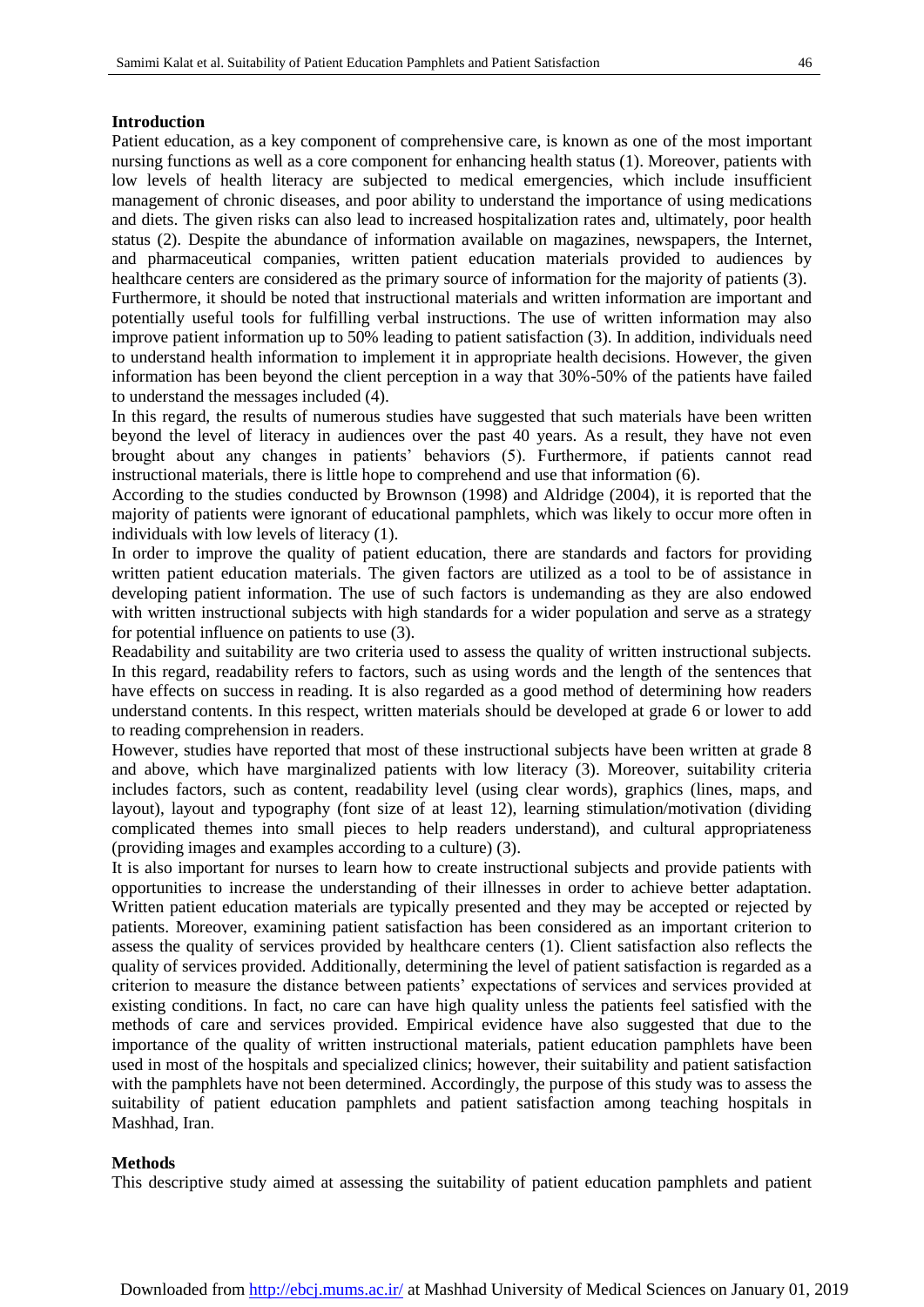satisfaction among teaching hospitals in Mashhad, including Imam Reza, Khatam, Dr. Shariati, Shahid Hashemi-Nejad, Ghaem, Omolbanin, Omid, Dr. Sheikh, Taleghani, Kamyab, and Montasarieh in 2015.

To this end, patient education pamphlets were collected using a census method. According to the scores obtained from Suitability Assessment of Materials instrument (SAM), the given pamphlets were categorized. Subsequently, 30 (5%) pamphlets were randomly selected to be distributed among the patients and they were asked to specify their levels of satisfaction with these materials.

To determine the sample size of the patients and examine the levels of patient satisfaction with the pamphlets, a high quality pamphlet assessed based on the given instrument was given to a group of 150 patients (which was 10 times more than the number of items evaluating patient's satisfaction with the quality of pamphlets) and their satisfaction levels were measured using this questionnaire.

Subsequently, the standard deviation for the mentioned group was obtained as 97.5 and assuming the equality of variances. The sample size was estimated as 94 patients per pamphlet (totally 2820 patients) using the formula for the estimation of the sample size with 95% confidence interval and error of 2.

The inclusion criteria were: 1) full consciousness, 2) age range between 12-80 years old, 3) mental stability (rational autonomy), 4) reading and writing literacy, 5) lack of vision impairment, 6) ability to speak in Persian, 7) willingness to participate in the study, and 8) lack of no pain or any problems distracting the patients from training.

The data collection instruments consisted of a patient demographic information form, SAM instrument, and a Patient Satisfaction with Quality of Education Pamphlet Scale. The SAM instrument included 22 criteria sets based on 6 factors of content evaluation, literacy demand, graphics, layout and typography, learning stimulation/motivation, and cultural appropriateness of the pamphlet.

A score from zero to 2 was assigned to each factor. The written materials were grouped into superior, adequate, and not suitable based on the percentages ranged from 70%-100%, 40%-69%, and 0%-39%, respectively (7). To determine patient satisfaction with pamphlets, a researcher-made questionnaire consisting of 15 items was used based on a five-point Likert-type scale (superior, adequate, suitable, poor, and very poor) and SAM instrument. Based on the percentages, the obtained scores were grouped into three levels, namely poor, relative, and complete.

The content validity of SAM instrument was measured using the opinions of 172 healthcare providers from different cultures (8). In this study, the validity of the translated SAM instrument was obtained using forward-backward technique. This instrument was also translated into Persian by three Englishlanguage experts, and subsequently the best version was retranslated by a Persian-language specialist to ensure the accuracy of the translation.

Moreover, the opinions of seven faculty members regarding the content suitability of this instrument were considered and it was ultimately approved. The patient satisfaction with quality of pamphlet scale was also submitted to seven faculty members of the School of Nursing and Midwifery. Furthermore, the face and content validities of the given instrument were evaluated qualitatively and quantitatively using content validity ratio and content validity index, respectively. The scale-level content validity index of the given instrument was determined as 0.9.

To verify the reliability of SAM instrument among raters, the inter-rater reliability was calculated using the degree of agreement among raters. The reliability of Patient Satisfaction with Quality of Pamphlet Scale was also determined as 0.95 using Cronbach's alpha correlation coefficient.

To collect the data, the researchers referred to teaching hospitals located in Mashhad as they obtained the relevant permissions to access the area under study from the Research Deputy Office and the Ethics Committee of Mashhad University of Medical Sciences, Mashhad, Iran. Moreover, the educational pamphlet files were obtained after making coordination with the educational supervisors in the given hospitals.

Subsequently, three evaluators (one of the author and two nursing experts trained in the field of the use of SAM instrument) examined the existing pamphlets based on SAM instrument. The average score based on the opinions of these evaluators was considered as the suitability score of the pamphlet.

The educational supervisors coordinated with the agents in the departments of the given hospitals; therefore, the patients were provided with pamphlets. After it was ensured that the pamphlets had been studied by the patients, they were given Patient Satisfaction with Quality of Pamphlet Scale. It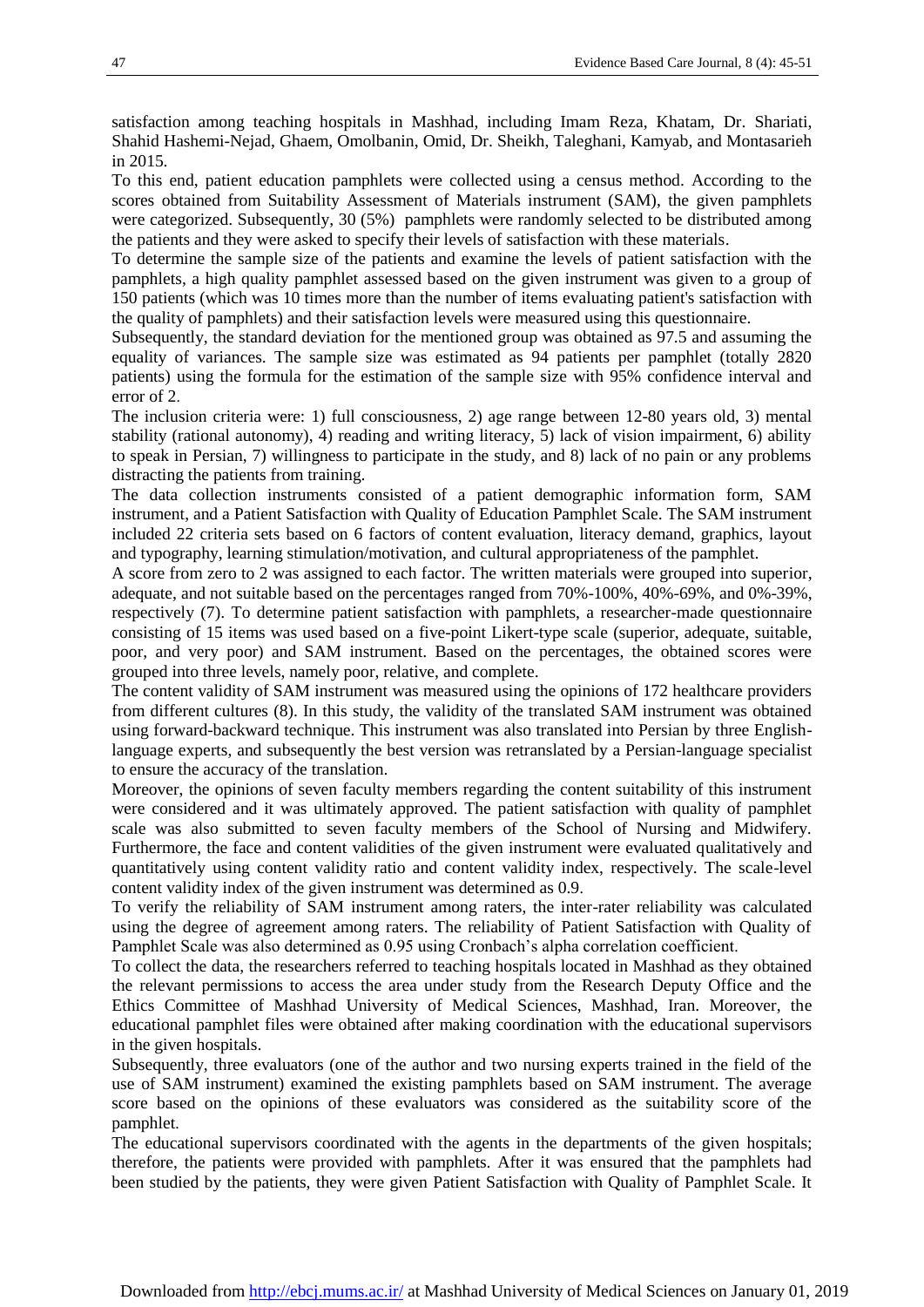should be noted that the informed written consent for participation in the research was obtained from all patients.

The data were analyzed in SPSS software (Version 16). Descriptive statistics including central tendency and dispersion indices (mean and standard deviation) as well as frequency/percentage distribution were used to analyze the findings. The Chi-square test was also employed to calculate the nominal variables.

#### **Results**

In this study, a total number of 542 educational pamphlets and 2820 patients admitted to 11 teaching hospitals affiliated with Mashhad University of Medical Sciences, Mashhad, Iran, were examined. The majority of the patients (30.4%) were in the age range of 31-40 years old, whereas the age group of 11-20 years included 3.6% of the participants. Moreover, 42.8% of the respondents were male and the mean score of pamphlet suitability was reported as 65.6±8.5 out of 100 as the maximum score (Table 1). According to SAM instrument, the suitability scores of the pamphlets were divided into three categories. The results showed that 183 (33.3%) and 359 (66.7%) pamphlets were assigned in to superior and adequate categories, respectively. However, no pamphlets fell into not suitable category.

The results of the descriptive statistics for each suitability factor of the given pamphlets demonstrated that the first (content) and second (literacy demand) factors obtained mean scores of 5.4±0.4 and 6.2±0.9 out of the maximum scores of 8 and10, respectively. Mean scores of the third (graphics) and fourth (layout and typography) factors estimated as 4.7±1.9 and 4.8±0.8 out of the maximum scores of 10 and 6, respectively. Furthermore, with regard to the fifth (learning stimulation/motivation) and sixth (cultural appropriateness) dimensions, the obtained mean scores were  $3.8\pm0.7$  and  $3.7\pm0.3$  out of the maximum scores of 6 and 4, respectively.

Among the suitability factors, the highest (67.5) and the lowest (0.47) mean scores were assigned to the sixth (cultural appropriateness) and third (graphics) factors, respectively (Table 2).

According to the results, the majority of the patients (72.9%) were completely satisfied with the quality of education pamphlets provided for the patients in teaching hospitals of Mashhad, (Table 3). The obtained mean score of the patient satisfaction with the quality of education pamphlets was 57.9±9.3 out of the maximum score of 100.

The findings also revealed that 77.4% of the patients had complete satisfaction with pamphlets rated as superior by the evaluators. The pamphlets evaluated as adequate in terms of suitability obtained 70.9% of the patient satisfaction. Moreover, the results of the Chi-square test showed a significant difference (P<0.001) between the levels of patient satisfaction with pamphlets and the suitability of the pamphlets regarding the evaluators' opinions (Table 4). The mean scores of patient satisfaction with pamphlets rated as superior and adequate were  $58.7\pm9.6$  and  $57.5\pm9.1$ , respectively. Furthermore, the findings of the independent t-test (t=4.7,  $df=2818$ ) showed a significant difference within the mean scores of both groups  $(P<0.001)$ .

| Number of                                                                   | Mean+standard  | Minimum       | Maximum | 95%                 |                     |      |  |
|-----------------------------------------------------------------------------|----------------|---------------|---------|---------------------|---------------------|------|--|
| pamphlets                                                                   | deviation      |               |         | confidence interval |                     |      |  |
| 542                                                                         | $65.6 \pm 8.5$ | 43.2          | 89.4    | 65.8                |                     | 65.4 |  |
|                                                                             |                |               |         |                     |                     |      |  |
| Table 2. Description of suitability factors for patient education pamphlets |                |               |         |                     |                     |      |  |
| Suitability factors                                                         | Number of      | Mean±standard | Maximum | Mean score          | 95%                 |      |  |
|                                                                             | pamphlets      | deviation     | score   | out of 100          | confidence interval |      |  |
| Content                                                                     | 542            | $5.4 + 0.4$   | 8       | 67.5                | 5.4                 | 5.3  |  |
| Literacy demand                                                             | 542            | $6.2+0.9$     | 10      | 62                  | 6.2                 | 6.1  |  |
| Graphics                                                                    | 542            | $4.7 \pm 1.9$ | 10      | 47                  | 4.9                 | 4.5  |  |
| Layout and typography                                                       | 542            | $4.8 \pm 0.8$ | 6       | 80                  | 4.9                 | 4.7  |  |
| Learning                                                                    | 542            | $3.8 \pm 0.7$ | 6       | 63.3                | 3.9                 | 3.7  |  |
| stimulation/motivation<br>Cultural appropriateness                          | 542            | $3.7 \pm 0.7$ | 4       | 92.2                | 3.8                 | 3.7  |  |

**Table 1. Mean, standard deviation, and other descriptive indices of suitability of patient education pamphlets**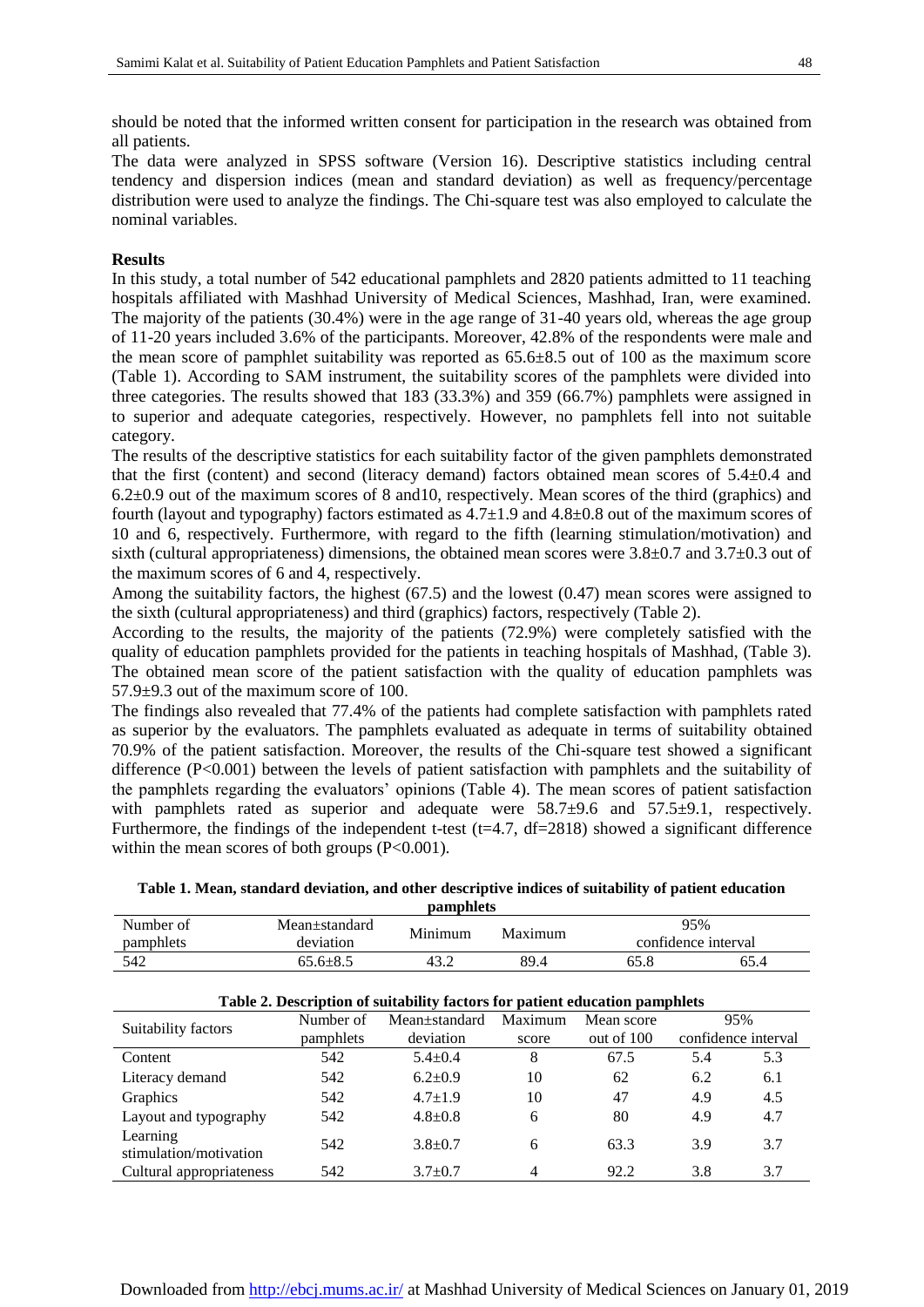| Table 9. Level of patient sausiaction with pampinets in teaching hospitals of the city of Mashnau |                     |                         |  |  |  |
|---------------------------------------------------------------------------------------------------|---------------------|-------------------------|--|--|--|
| Patient satisfaction                                                                              | Number (percentage) | Mean±standard deviation |  |  |  |
| Poor                                                                                              | 20(0.7)             | $24.3 \pm 5.4$          |  |  |  |
| Relative                                                                                          | 738 (26.3)          | $46.9 \pm 4.3$          |  |  |  |
| Complete                                                                                          | 2057 (72.9)         | $62.1 \pm 6.2$          |  |  |  |
| Total                                                                                             | 2820 (100.0)        | $57.9 \pm 9.3$          |  |  |  |
|                                                                                                   |                     |                         |  |  |  |

**Table 3. Level of patient satisfaction with pamphlets in teaching hospitals of the city of Mashhad**

**Table 4. Frequency distribution of patients based on patient satisfaction with pamphlets and pamphlet suitability in evaluators' opinions**

| Patient satisfaction    | Evaluators' opinions         |                                 |  |  |  |
|-------------------------|------------------------------|---------------------------------|--|--|--|
|                         | Superior number (percentage) | Suitability number (percentage) |  |  |  |
| Poor                    | 11(1.2)                      | 9(5.0)                          |  |  |  |
| Relative                | 200(21.4)                    | 538 (26.3)                      |  |  |  |
| Complete                | 727 (77.4)                   | 1330 (70.9)                     |  |  |  |
| Total                   | 939 (100.0)                  | 1876 (100.0)                    |  |  |  |
| Chi-square test results | $X2 = 20.3$                  | $df=2$<br>P<0.001               |  |  |  |

#### **Discussion**

The results of the present study indicated that 66.7% and 33.3 % of the pamphlets had adequate and superior suitability, respectively. None of the pamphlets was rated as 'not suitable'. According to the study conducted by Ryan et al. (2014), SAM instrument was also used to assess patient education pamphlets. The results revealed that 11%, 58%, and 31% of the pamphlets were rated as not suitable, adequate, and superior in terms of SAM criteria (9). The findings of the study by Ryan et al. (2014) similarly showed that most instructional subjects were not suitable for individuals with limited levels of health literacy. In this respect, Branson (1998) also argued that the majority of the patients were heedless of educational pamphlets, which was probably more related to their low literacy level (1). Moreover, Ryan et al. (2014) stated that although 58% of the pamphlets had been rated as suitable, inequality in health education might be associated with low literacy levels in patients. The results of the investigation conducted by Ryan were consistent with the findings of the present study. In the present study, despite the fact that no pamphlet had been rated as not suitable, a small percentage of the pamphlets were found superior. Moreover, in terms of readability, the pamphlets were not in a good condition and the readability level of the given pamphlets was on grade 11 (10). In a study conducted by Vallance et al., (2008) on the assessment of the suitability of 66 patient education sources, 10 (15%), 36 (55%), and 20 (30%) sources obtained superior, adequate, and not suitable scores, respectively. In the given study, the suitability of the written subjects was not in line with initial recommendations for patient education and appropriate standards (11).

In terms of examining the six factors of suitability of the pamphlets, the results showed that the sixth factor, namely cultural appropriateness, had received the highest score and the third factor, namely graphics had been assigned with the lowest score. The other factors rated in order of top to bottom included the fourth (layout and typography), the first (content), the fifth (learning stimulation/motivation), and the second factor (literacy demand).

In this regard, the results of the study by Raeis Dana (2007) illustrated that the highest number of structural problems of education pamphlets were associated with the use of specialized words in their titles and content (12). In the investigation carried out by Arian et al. (2016), the level of literacy in patients was at grades 6 and 7 (middle school) and the level of readability of the education pamphlets was estimated at college level (13). In the present study, specialized words have been also employed in the development of the pamphlets (second factor).

In a study performed by Maghsoudi et al. (2012), the results proved that among the four domains of a pamphlet evaluation checklist, namely title, body, appearance and visual attraction, and structure and general points, the title domain obtained the highest quality score (14). In the present study, the titles of the pamphlets were clear enough.

In another investigation conducted by Ryan et al. (2017), only 8% of the patient education pamphlets had clear purposes. However, 92.8% of the pamphlets had summaries and reviews, and most of the pamphlets did not have proper graphics, layout and typography, and learning stimulation/motivation. Moreover, the pamphlets obtained low scores in terms of cultural appropriateness (9). Compared to the study performed by Ryan et al. (2017), the purposes of the pamphlets in the present study were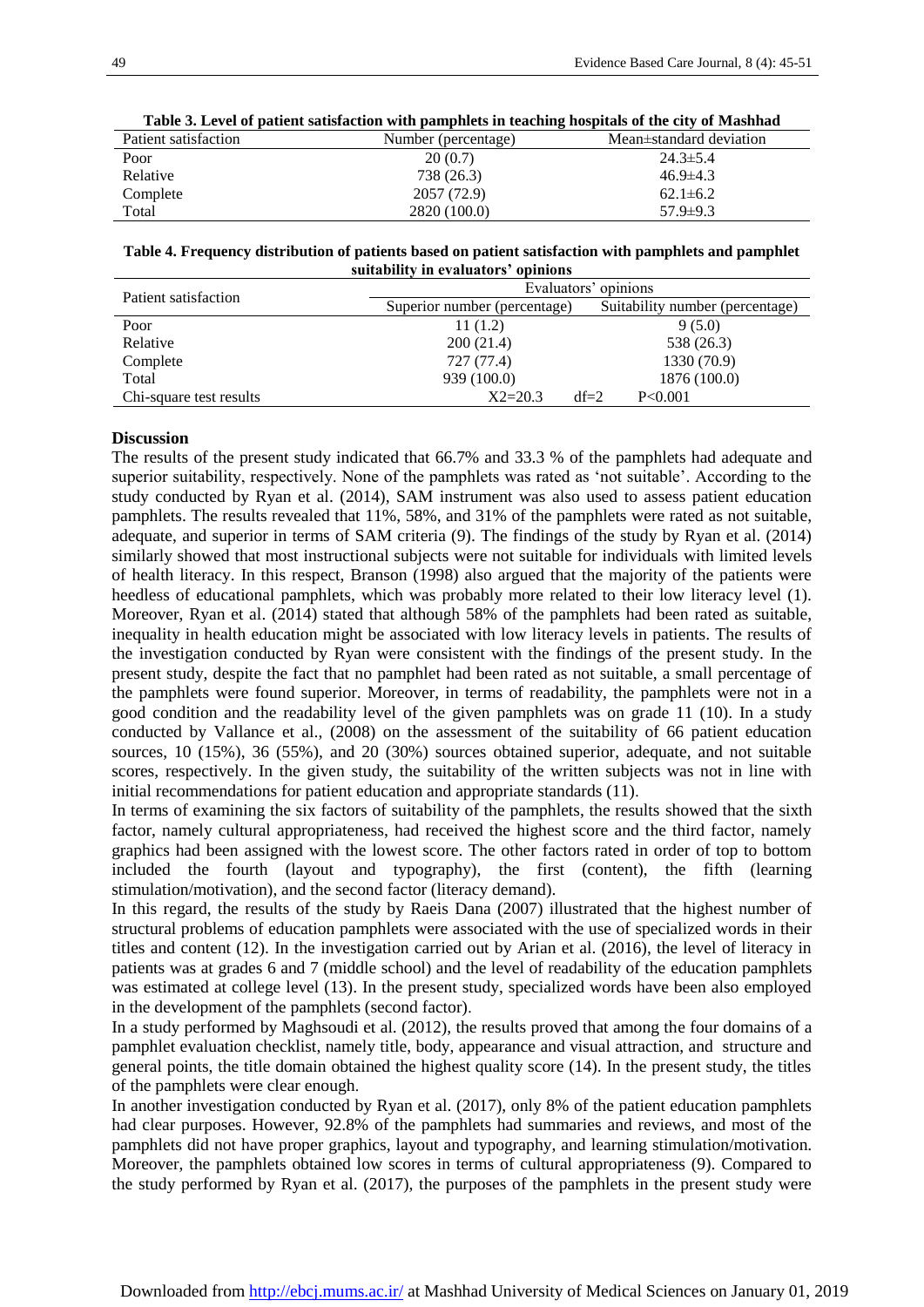clear enough and the reduction of scores was merely observed in the first factor (content) due to the lack of summaries and reviews at the end of the majority of the pamphlets. Furthermore, in the present study, few illustrations had been used in numerous pamphlets. Some of these images were deprived of the required simplicity and did not reflect the original message (third factor). In terms of layout and typography, 80% of the pamphlets were of good quality and 47% of them had proper graphics. In addition, contrary to the study carried out by Ryan et al. (2017), the educational pamphlets had a high level of cultural appropriateness in the present study.

The results of the present study demonstrated that the majority of the pamphlets had acceptable quality in terms of layout and typography as well as cultural appropriateness. However, there was a need to revise the other factors . Therefore, more graphics as well as simpler and clearer illustrations were required to be used in the preparation of such pamphlets. It was also necessary to give the desired explanations for images and diagrams.

Given the evaluation of patient satisfaction with the quality of the pamphlets, the results indicated that most of the patients were satisfied with the quality of materials. Moreover; with regard to the association between patient satisfaction levels, the scores of pamphlets and their suitability level, the findings revealed that the pamphlets with higher suitability obtained higher satisfaction scores. This also indicated a positive relationship between suitability of the pamphlets and patient satisfaction. Furthermore, to the best of our knowledge, no studies have been conducted so far and this is the first study in the literature conducted on the association between the suitability of patient education pamphlets and patient satisfaction.

#### **Implications for Practice**

The findings of this study on six factors of pamphlet suitability showed that cultural appropriateness as well as layout and typography of the pamphlets were of good quality. However, in terms of content, there were no summaries/reviews in the pamphlets. In addition, considering the graphics, few illustrations have been employed, the images were not necessarily simple and did not imply the original message.

With regard to the factor of learning stimulation/motivation, most of the pamphlets have not used interactions and they had low motivation to attract readers. Given the factor of the level of readability, the mean readability level of the pamphlets was reported high (undesirable). Moreover, the patient showed the lowest level of satisfaction with graphics in the pamphlets.

In conclusion, although the education pamphlets provided for the patients in the teaching hospitals of Mashhad are endowed with adequate suitability, there are still inadequacies in some factors requiring revisions. Therefore, it is suggested to shed light on the other quality criteria of printed instructional materials for patient education in future studies.

#### **Acknowledgments**

This article is derived from an MA dissertation (Code No. 941054) approved by Mashhad University of Medical Sciences, Mashhad, Iran. The authors express gratitude to the Research Deputy for their financial support. They also appreciate respectable educational supervisors of the teaching hospitals in Mashhad as well as dear patients for their sincere collaboration.

#### **Conflicts of Interest**

No conflict of interest was declared.

#### **References**

- 1. Aldridge MD. Writing and designing readable patient education materials. [Nephrol Nurs J.](https://www.ncbi.nlm.nih.gov/pubmed/?term=Writing+and+Designing+Readable+Patient+Education+Materials) 2004;31(4):373-7.
- 2. Papadakos CT, Papadakos J, Catton P, Houston P, McKernan P, Friedman AJ. From theory to pamphlet: the 3Ws and an H process for the development of meaningful patient education resources. J Cancer Educ. 2014;29(2):304-10.
- 3. Mikhail D, Visscher KL, Chen N, Wang J, Emara BY, Hutnik CM. Patient-appropriate health literacy educational materials in ophthalmology. Can J Ophthalmol. 2015;50(1):19-25.
- 4. Thickett E, Newton JT. Using written material to support recall of orthodontic information: a comparison of three methods. Angle Orthod. 2006;76(2):243-50.